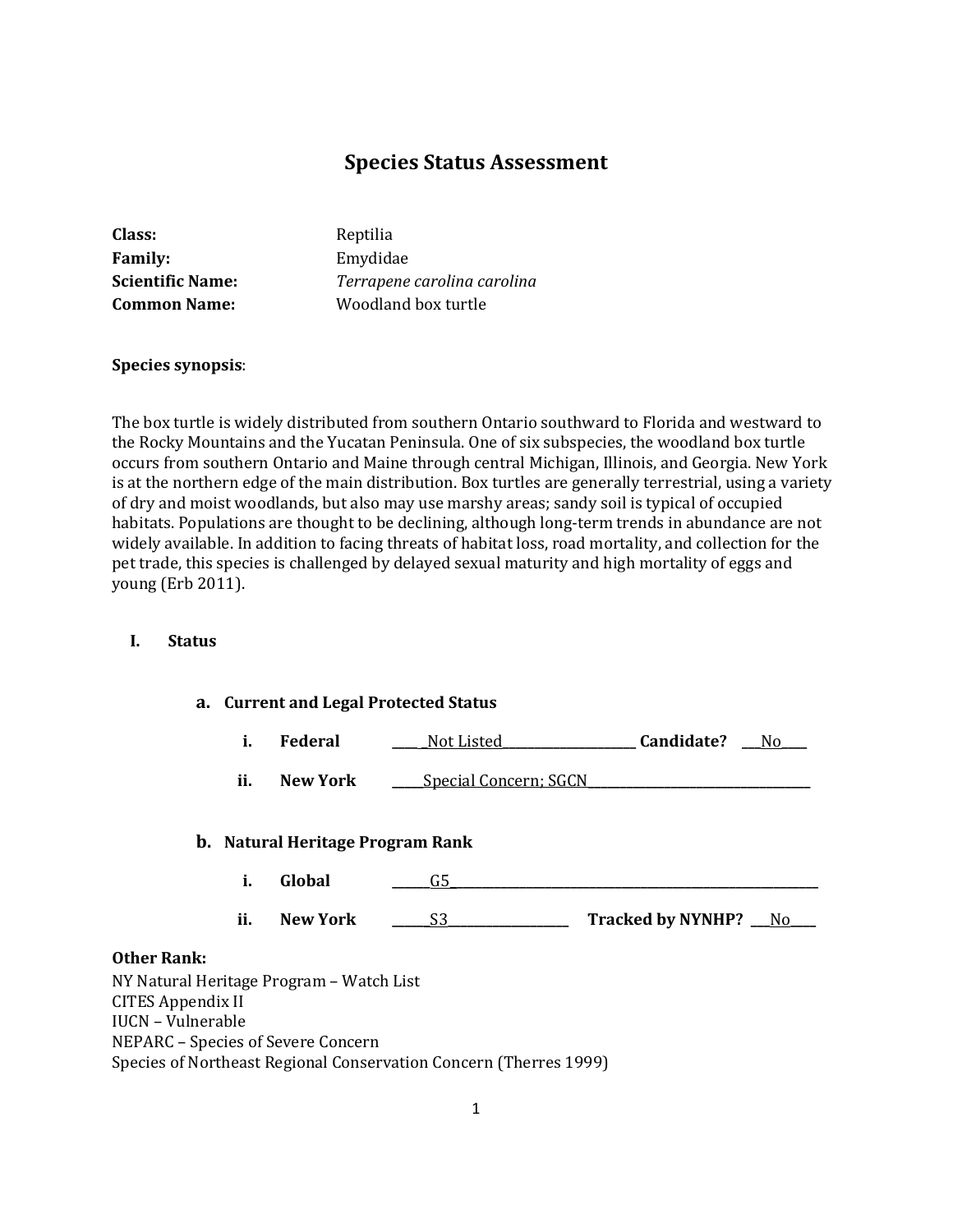#### **Status Discussion:**

Box turtles are relatively uncommon in New York, occurring primarily on Long Island, in the southeastern part of the state, and sparsely northward along the Hudson Valley. The species is listed as endangered in Maine and as Special Concern in New Hampshire, Massachusetts, New York, Connecticut, and Ohio. Although Maine and New Hampshire have numerous reports of box turtle, no extant populations are currently known in either state; box turtle is not native in Vermont (Erb 2011). Populations that occur in central and western New York, as well as those in southern Ontario may be the result of released pets (Gibbs et al. 2007, COSEWIC 2013). NEPARC (2010) lists woodland box turtle as a species of severe concern because more than 75% of northeastern states list it as SGCN.

## **II. Abundance and Distribution Trends**

## **a. North America**

**b. Regional** 

| <u>_X</u> _declining ____increasing ________stable ____unknown<br><u>_X</u> _declining ____increasing ________stable ____unknown |
|----------------------------------------------------------------------------------------------------------------------------------|
|                                                                                                                                  |
|                                                                                                                                  |
|                                                                                                                                  |
|                                                                                                                                  |
|                                                                                                                                  |
|                                                                                                                                  |
|                                                                                                                                  |
| $\underline{X}$ declining ____increasing _________stable _______unknown                                                          |
|                                                                                                                                  |
|                                                                                                                                  |
| Regional Unit Considered: Mortheast                                                                                              |
|                                                                                                                                  |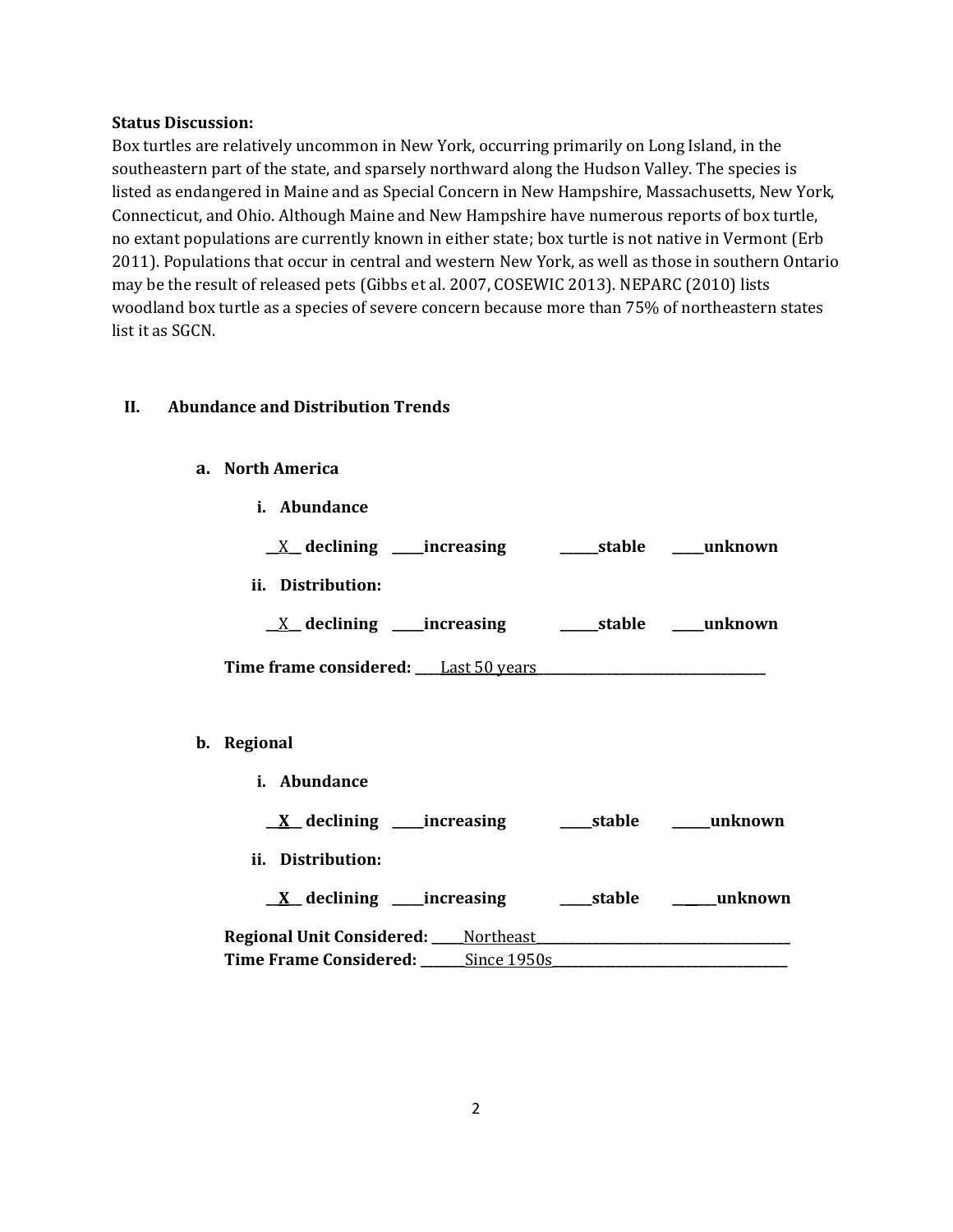**c. Adjacent States and Provinces**

| <b>CONNECTICUT</b>                                                       | Not Present ______                                              | No data _______ |
|--------------------------------------------------------------------------|-----------------------------------------------------------------|-----------------|
| i. Abundance<br>ii. Distribution:                                        | ___ declining ___ increasing ___ stable __ X_unknown            |                 |
|                                                                          | $\underline{X}$ declining ___ increasing ___ stable ___ unknown |                 |
|                                                                          |                                                                 |                 |
| MASSACHUSETTS Not Present ______                                         |                                                                 | No data _______ |
| i. Abundance<br>ii. Distribution:                                        | ___ declining ___ increasing ___ stable __ X_unknown            |                 |
|                                                                          | ___ declining ___ increasing ___ stable __ X_unknown            |                 |
| Time frame considered: ___ Not specified (401 occurrences 1980-2004) ___ |                                                                 |                 |
| NEW JERSEY Not Present _______ No data ______                            |                                                                 |                 |
| i. Abundance<br>ii. Distribution:                                        | $\underline{X}$ declining ___ increasing ___ stable ___ unknown |                 |
|                                                                          | $\underline{X}$ declining ___ increasing ___ stable ___ unknown |                 |
| Listing Status: Special Concern                                          |                                                                 | SGCN? Yes       |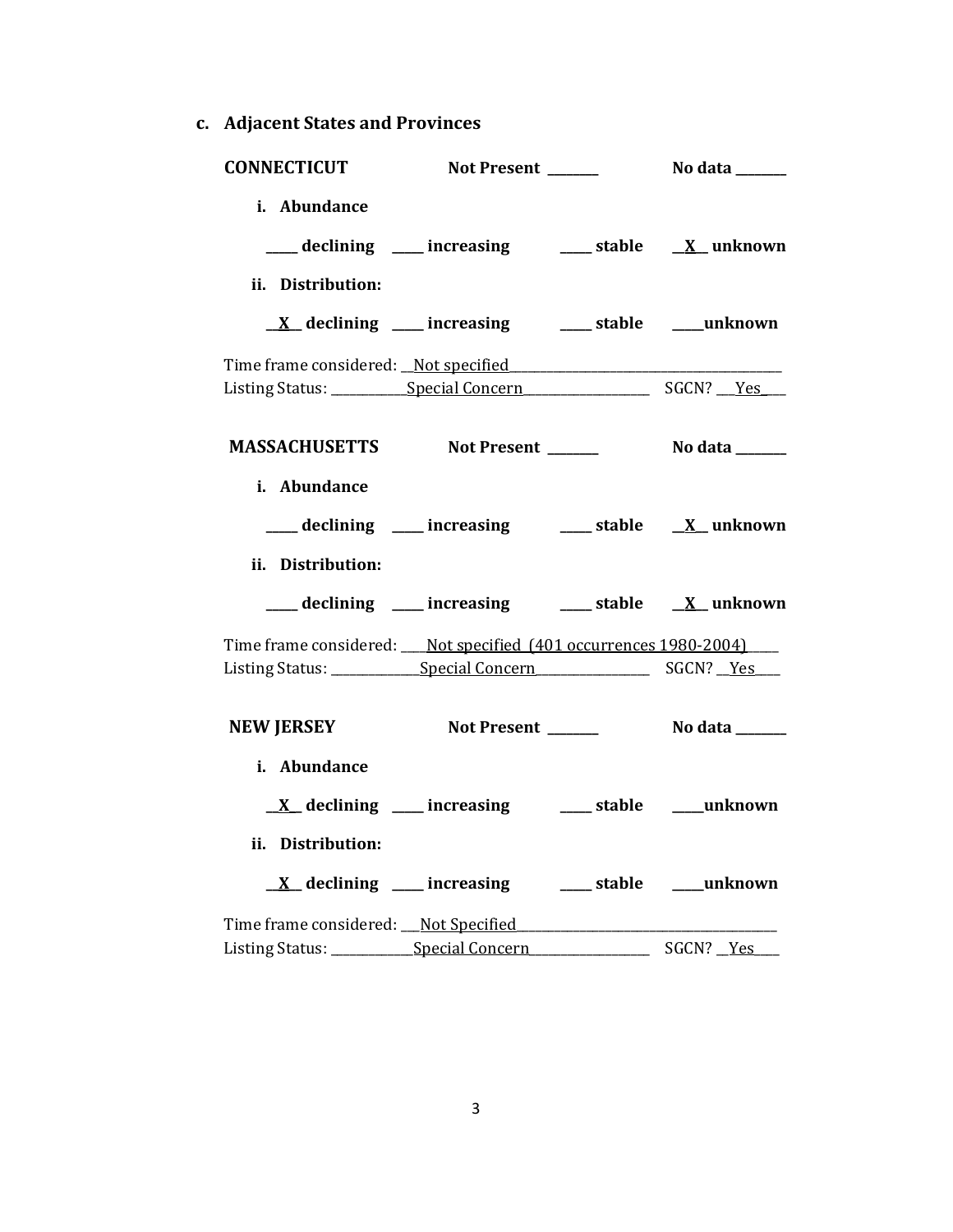| <b>ONTARIO</b>                                                           | Not Present <u>X</u> No data _____ |                                 |
|--------------------------------------------------------------------------|------------------------------------|---------------------------------|
| i. Abundance                                                             |                                    |                                 |
|                                                                          |                                    |                                 |
| ii. Distribution:                                                        |                                    |                                 |
|                                                                          |                                    |                                 |
| Time frame considered: Considered "data deficient" in 2002               |                                    |                                 |
| PENNSYLVANIA Not Present No data _____                                   |                                    |                                 |
| i. Abundance                                                             |                                    |                                 |
|                                                                          |                                    |                                 |
| ii. Distribution:                                                        |                                    |                                 |
|                                                                          |                                    |                                 |
| Time frame considered: __Not specified; SWAP: "some evidence of decline" |                                    |                                 |
|                                                                          |                                    |                                 |
| <b>QUEBEC</b>                                                            |                                    | Not Present $X$ No data _______ |
| <b>VERMONT</b>                                                           |                                    | Not Present $X$ No data _______ |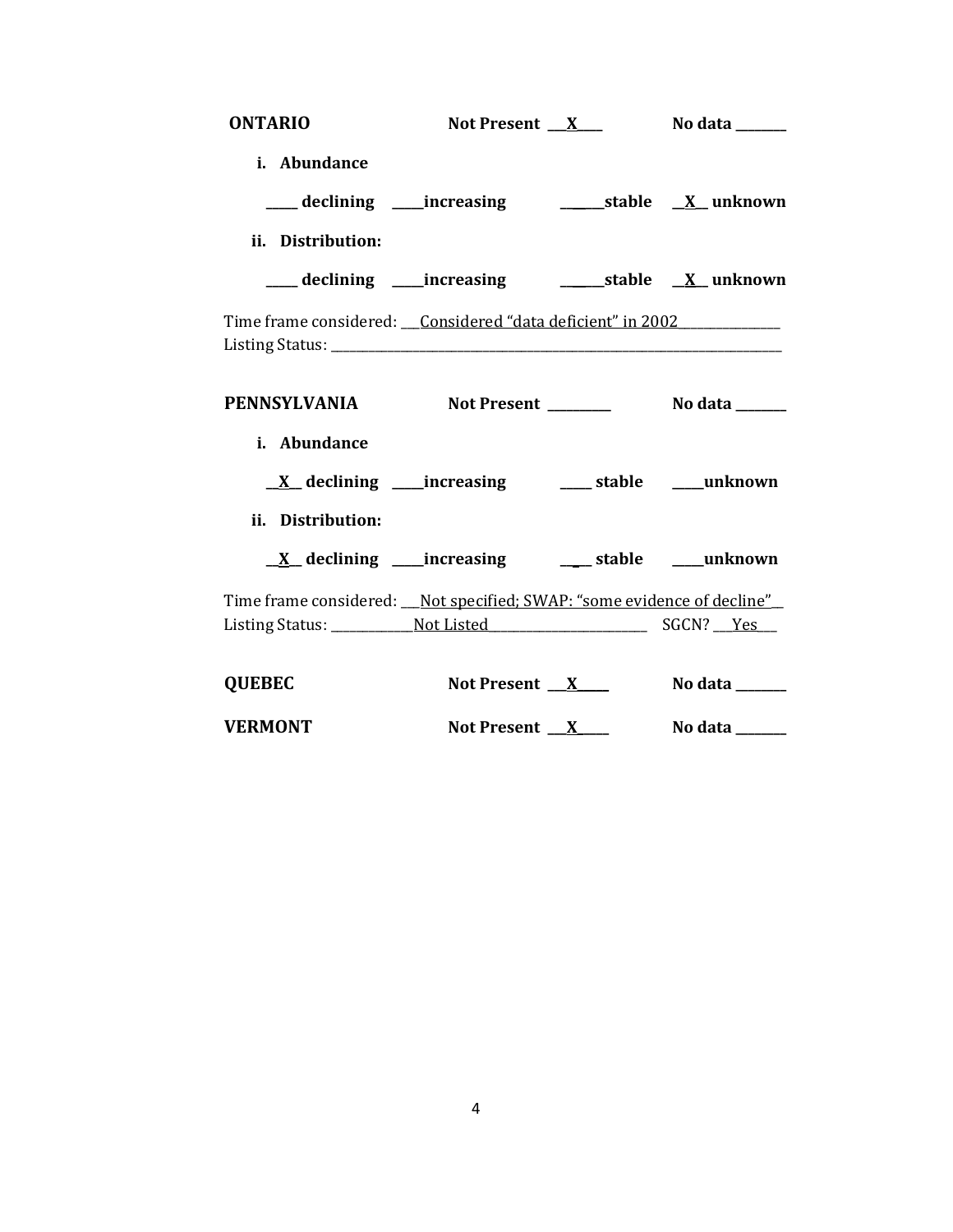| d. NEW YORK                                                                                                                             |  | No data ______ |
|-----------------------------------------------------------------------------------------------------------------------------------------|--|----------------|
| <i>i.</i> Abundance                                                                                                                     |  |                |
| ____ declining ____ increasing _____ stable __ <u>X</u> __ unknown                                                                      |  |                |
| ii. Distribution:                                                                                                                       |  |                |
| $\frac{1}{\sqrt{1-x^2}}$ declining $\frac{1}{\sqrt{1-x^2}}$ increasing $\frac{1}{\sqrt{1-x^2}}$ stable $\frac{1}{\sqrt{1-x^2}}$ unknown |  |                |
| Time frame considered: Last 30 years                                                                                                    |  |                |

## **Monitoring in New York.**

There are no regular monitoring activities.

#### **Trends Discussion:**

The IUCN notes that box turtle populations have undergone a widespread, persistent, and ongoing gradual decline over the last 50 years (van Dijk 2011). Stickel (1978) documented a severe decline in a Maryland population that was surveyed in 1955, 1965, and 1975. The numbers were reduced by half in the last ten year period.

There is uncertainty regarding the native status of the woodland box turtle in Ontario. The species was previously considered extirpated, and it is unknown whether the extant population represents a native population in severe decline or an introduced population (COSEWIC 2013). It is unclear whether box turtles in central and western New York are the result of pets being released, or whether these are remnant populations (Gibbs et al. 2007). Box turtles occur in the most highly populated regions of New York and populations have undoubtedly been affected by loss of habitat from urbanization, road mortality, and collection. However, specific trends are not available.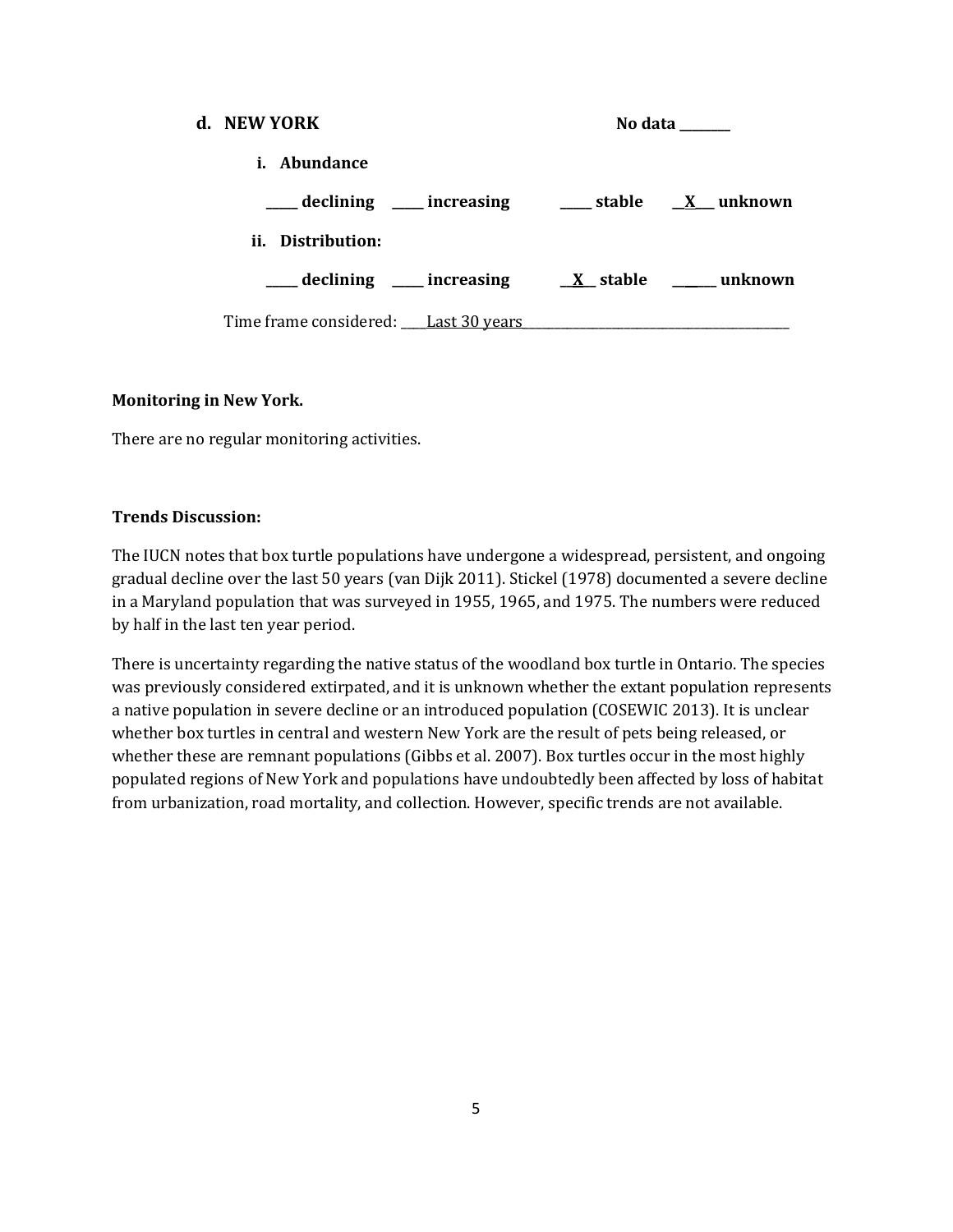

**Figure 1**: Distribution of box turtle in North America. Used by permission. Credit: John D. Willson, [www.herpsofNC.org](http://www.herpsofnc.org/)



**Figure 2**: Conservation status of woodland box turtle in North America (NatureServe 2013).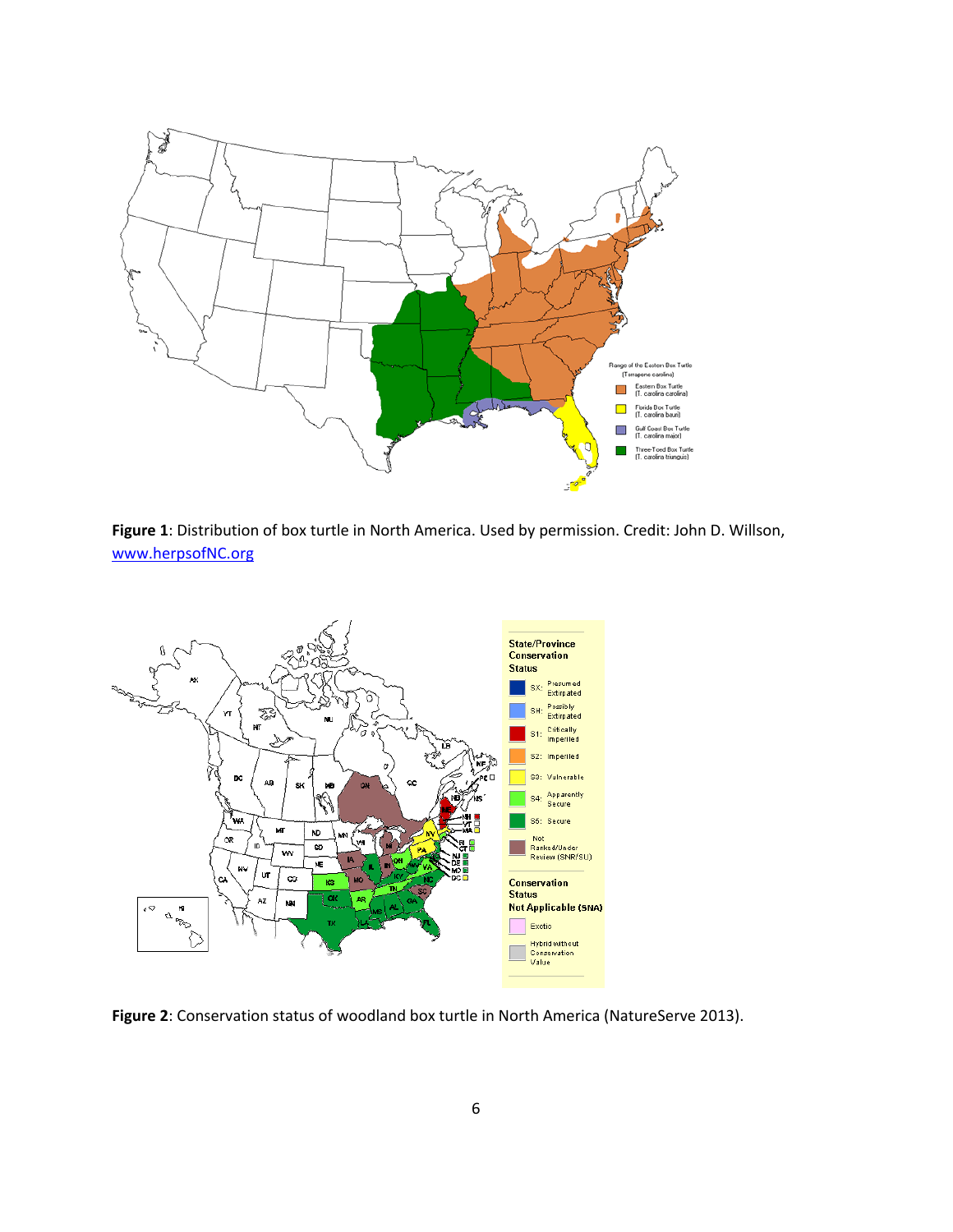

**Figure 3**: Current and historical distribution of woodland box turtle in New York (New York Herpetology database, NYSDEC)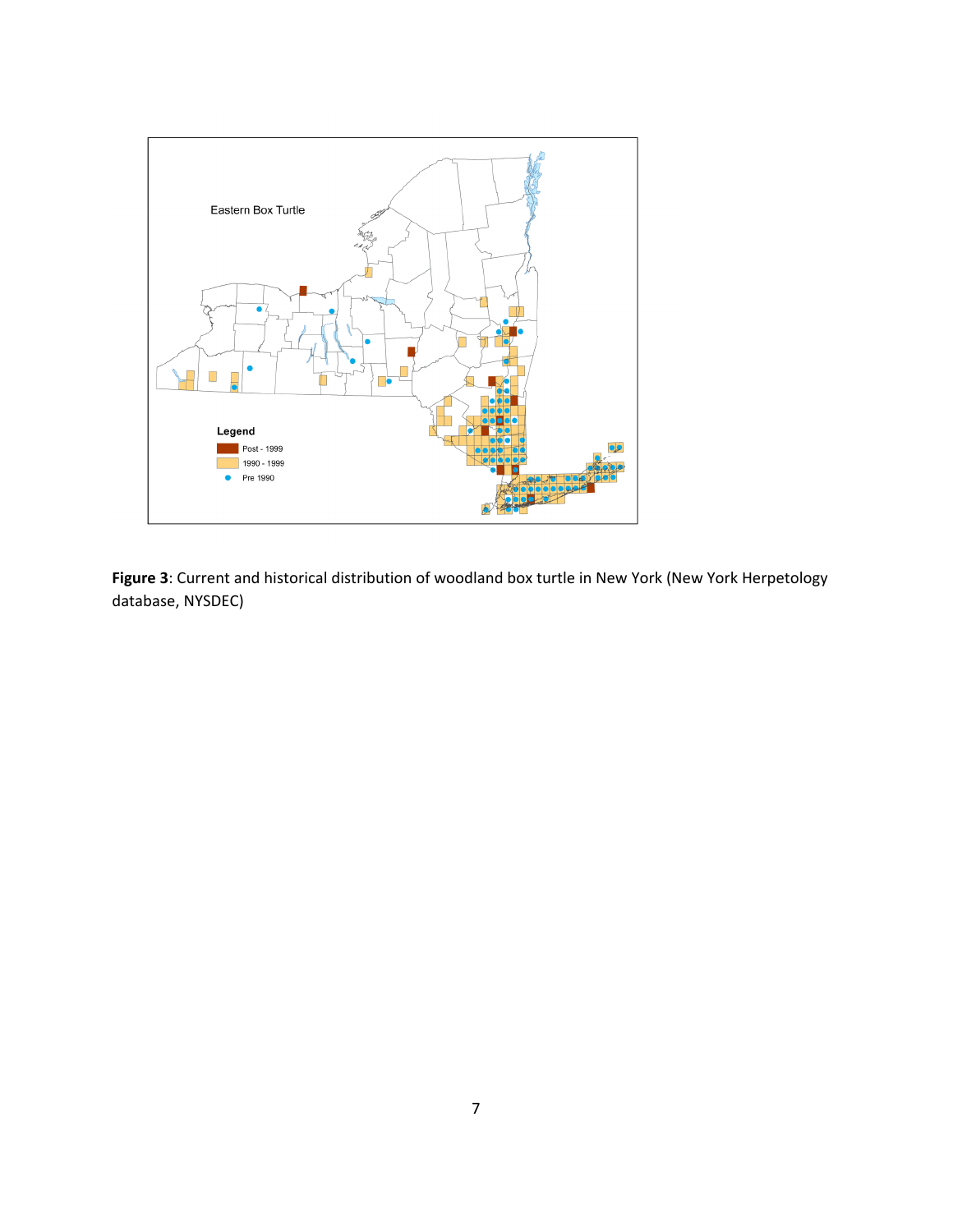#### **III. New York Rarity, if known:**

| <b>Historic</b> | # of Animals | # of Locations        | % of State |
|-----------------|--------------|-----------------------|------------|
| prior to 1970   |              |                       |            |
| prior to 1980   |              |                       |            |
| prior to 1990   |              | <sub>-</sub> 83 quads |            |

#### **Details of historic occurrence:**

The NYS Herp Atlas has historic (pre 1990) records in 83 survey blocks. Most of these are on Staten Island, Long Island, and the lower Hudson Valley where the species has been documented recently. There are five historical locations in central New York where box turtles have not been confirmed since at least 1990: Allegany, Genesee, Wayne, Tompkins, and Cortland.

| Current | # of Animals | # of Locations | % of State |
|---------|--------------|----------------|------------|
|         | _______      | _________      | 14%        |

# **Details of current occurrence:**

The NYS Herp Atlas (1990 to 1999) documented woodland box turtle in 125 survey quads, primarily on Long Island, Staten Island, and the lower Hudson Valley. Since 2000, records were added in 11 additional survey quads.

The distribution follows the historical records with the exception of the 2006 record of a female with eggs near the shore of Lake Ontario in Wayne County.

## **New York's Contribution to Species North American Range:**

| % of NA Range in New York | <b>Classification of New York Range</b> |
|---------------------------|-----------------------------------------|
| $\frac{100}{2}$ (endemic) | Core                                    |
| $-76-99$                  | <u>X</u> Peripheral                     |
| $-51-75$                  | ___ Disjunct                            |
| 26-50                     | Distance to core population:            |
| $1 - 25$                  |                                         |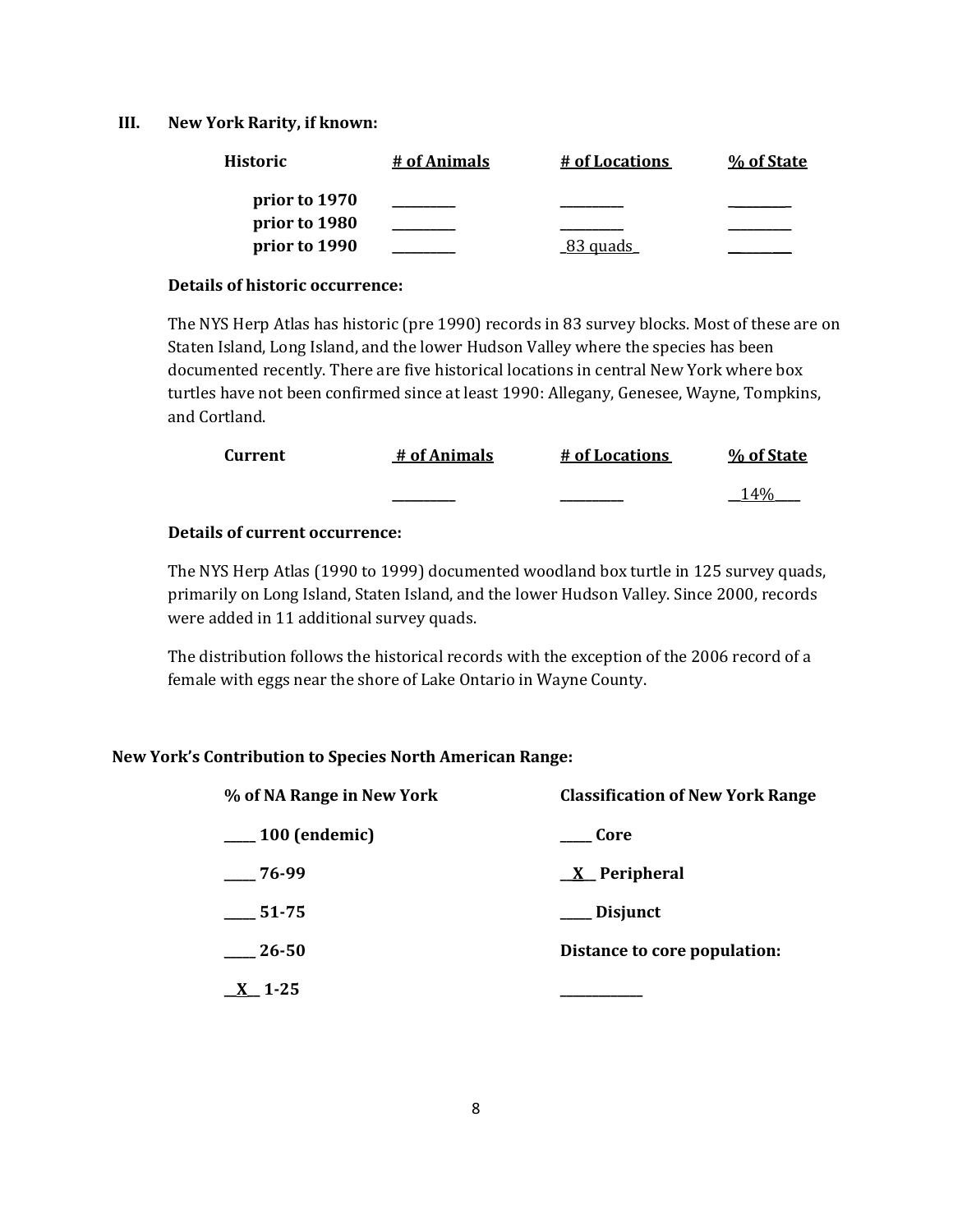# **IV. Primary Habitat or Community Type:**

- 1. Powerline
- 2. Non-native Shrublands
- 3. Old Field Managed Grasslands
- 4. Native Barrens and Savanna
- 5. Pine Barrens
- 6. Oak-Pine Forest
- 7. Coastal Hardwoods
- 8. Coastal Coniferous Barrens
- 9. Riparian
- 10. Urban and Recreational Grasses

## **Habitat or Community Type Trend in New York:**

| <b>Declining</b>                                | <u>X</u> Stable | Increasing | <b>Unknown</b>      |
|-------------------------------------------------|-----------------|------------|---------------------|
| Time frame of decline/increase: _______________ |                 |            |                     |
| <b>Habitat Specialist?</b>                      |                 | Yes        | No.<br>$\mathbf{X}$ |
| <b>Indicator Species?</b>                       |                 | Yes        | No.<br>$\mathbf{x}$ |

#### **Habitat Discussion:**

Woodland box turtles are found in dry and moist woodlands. In the Northeast, this species is also associated with pastures and meadows as well as old fields and powerline cuts. There is a preference for sandy, well-drained soil, and occupied habitat is typically near ponds or streams (Gibbs et al. 2007). Nesting occurs in a variety of open habitats including road sides, gardens, lawns, and woodlands.

In Harriman State Park (Rockland and Orange counties) box turtles are limited to patches of early successional habitat, especially where it is bordered by sandy-bottomed, low gradient streams (McGowan et al. 2012). Japanese barberry, a non-native plant, is used extensively in the Harriman State Park study area and was noted to provide important cover and shade in areas where most native shrub growth is heavily browsed by deer (McGowan et al. 2012).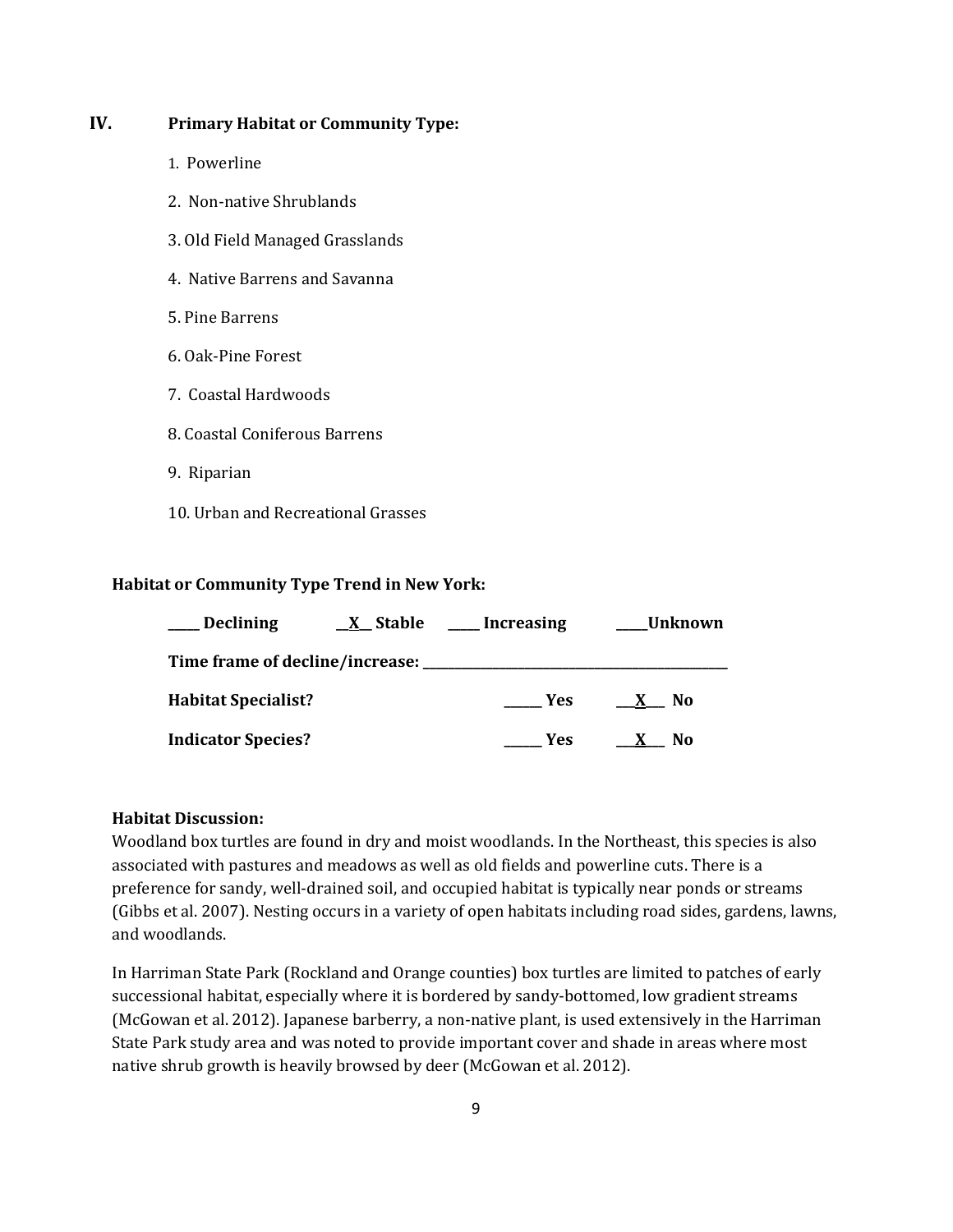- **V. New York Species Demographics and Life History**
	- **\_\_X\_\_ Breeder in New York**
		- **\_\_X\_\_ Summer Resident**
		- **\_\_X\_\_ Winter Resident**
		- **\_\_\_\_\_ Anadromous**

**\_\_\_\_\_ Non-breeder in New York**

- **\_\_\_\_\_ Summer Resident**
- **\_\_\_\_\_ Winter Resident**
- **\_\_\_\_\_ Catadromous**
- **\_\_\_\_\_ Migratory only**
- **\_\_\_\_\_Unknown**

#### **Species Demographics and Life History Discussion:**

From Gibbs et al. (2007): Box turtles reach sexual maturity in 5 to 10 years and generally live 30 to 40 years, although marked individuals 80 to more than 100 years have been documented (Stickel 1978, Gibbs et al. 2007). Home ranges are small (about 3 hectares; Hall et al. 1999) as long as conditions are stable. Box turtles will burrow under logs or vegetation during dry periods and may then appear in large numbers during periods of summer rain. Perhaps because of their small home range, females are capable of storing sperm for extended periods. They lay a clutch of 4 to 7 eggs in sandy or loamy soils with good sun exposure, typically in June. Hatching occurs in September or October and hatchlings may emerge or remain in the nest during the winter hibernation period. Adults hibernate for an extended period; they are active from May through October in New York. The primary sources of mortality are roads and collection (removal from the breeding population). McGowan et al. (2012) suggested that recruitment is limited by loss of nests soon after egg-laying, as demonstrated in an Illinois study where Flitz and Mullin (2006) reported a nest depredation rate of 87.5% in the first 72 hours after nest completion.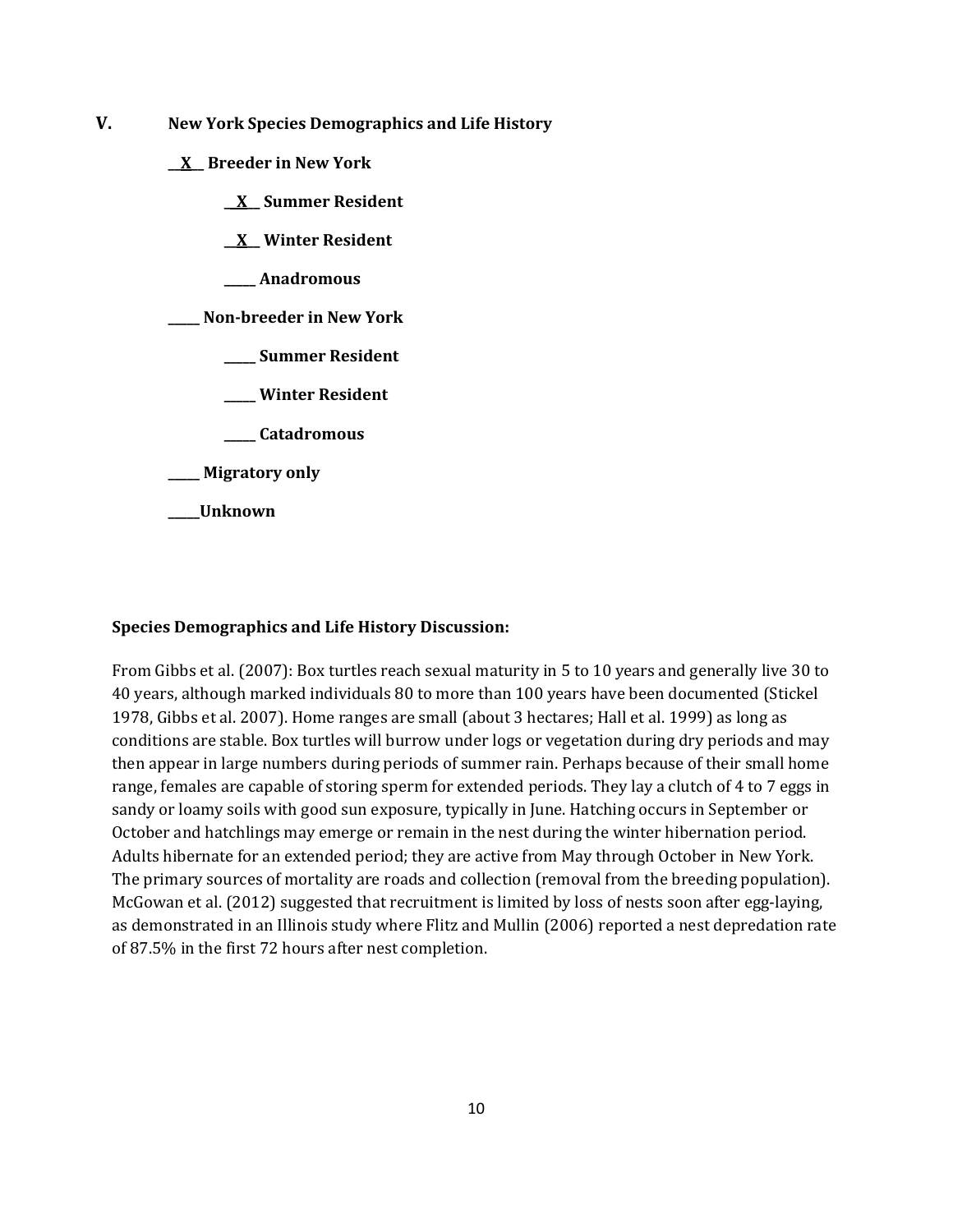# **VI. Threats:**

The greatest threat to box turtles is loss and fragmentation of habitat due to residential and commercial development. Roads associated with this development result in road mortality, which is particularly detrimental to species that are long-lived and slow to reach sexual maturity such as this (Erb 2011). Nazdrowicz et al. (2005) found that mowing of agricultural fields was the most significant source of human-induced mortality, even more than road mortality.

Box turtles are commonly collected for the pet trade and populations may also be affected by translocation of individuals after capture (NYSDEC 2005). Box turtles suffer increased predation from human commensal species including raccoons and skunks, which are efficient nest predators. In a well-studied population at the Patuxent Wildlife Research Center in Maryland, long-term declines were attributed to changes in hydrology from an upstream impoundment compounded by a significant flood event (Hall et al. 1999).

Open areas where females lay eggs, including powerline cuts and gravel pits, are also frequented by ATVs. Although direct mortality of adults has not been documented, this type of recreation causes substantial habitat alteration (Erb 2011).

Herpesvirus and Ranavirus are serious diseases affecting box turtle populations across the range. Ranavirus was documented in turtles in Georgia, Florida, New York (Long Island), and Pennsylvania between 2003 and 2005 (Johnson et al. 2008). The disease has been confirmed in two cases in Massachusetts (Erb 2011). Invasive plants including Phragmites and black swallow-wort make box turtle habitat unsuitable if it is not controlled (Klemens 2000, McGowan et al. 2012).

Woodland box turtle was classified as "presumed stable" or "increase likely" to predicted climate change in an assessment of vulnerability conducted by the New York Natural Heritage Program (Schlesinger et al. 2011).

# **Are there regulatory mechanisms that protect the species or its habitat in New York?**

**\_\_\_\_\_\_\_ No \_\_\_\_\_ Unknown**



In 2006, the State of New York adopted legislation (ECL section 11-0107 sub 2) that gave all native frogs, turtles, snakes, lizards and salamanders legal protection as game species, with very few open to harvest. The legislation also outlaws the sale of any native species of herpetofauna regardless of its origin. The woodland box turtle is listed in Appendix II of the Convention on International Trade in Endangered Species (CITES).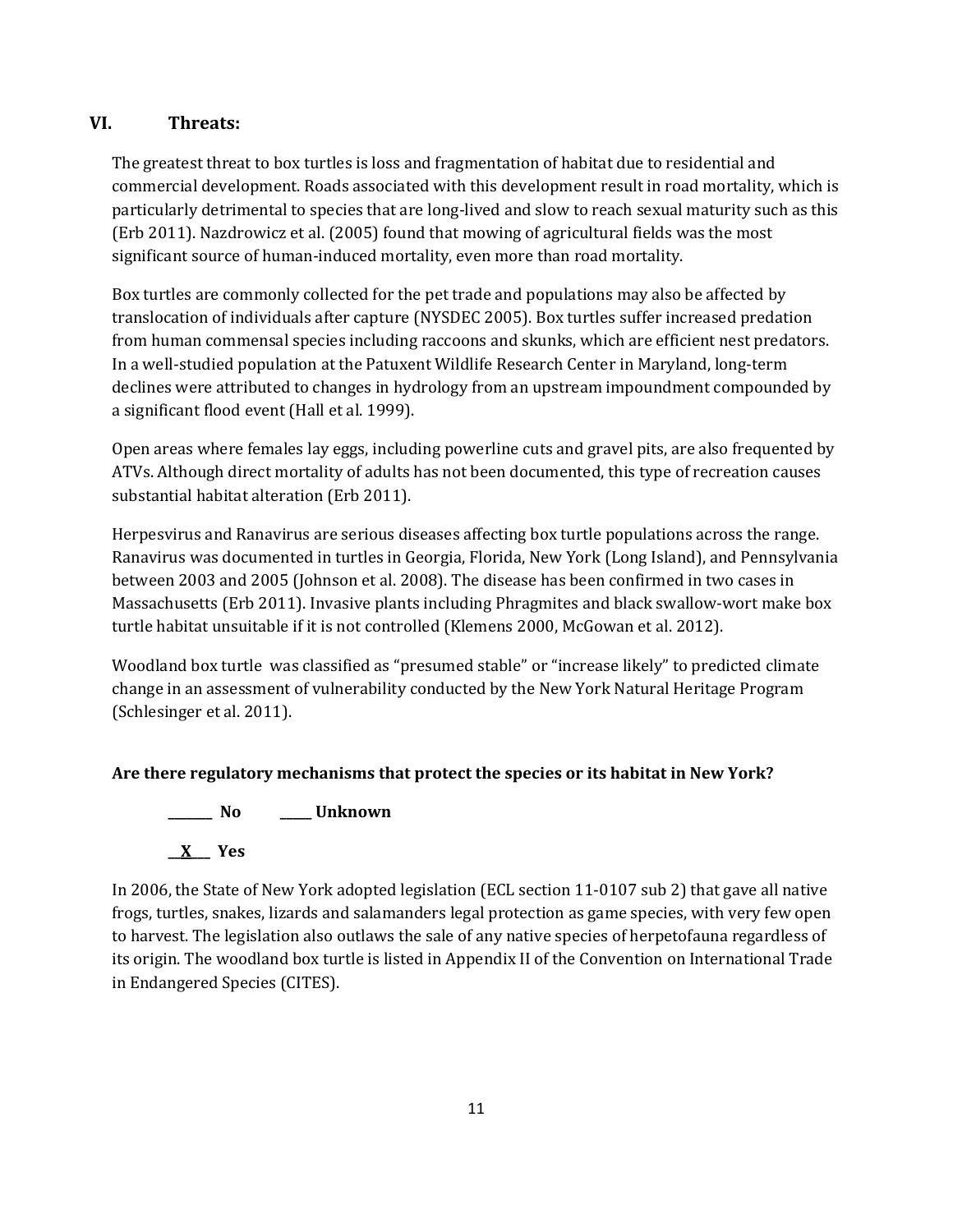# **Describe knowledge of management/conservation actions that are needed for recovery/conservation, or to eliminate, minimize, or compensate for the identified threats:**

A combination of regenerating woodlands (from abandoned agriculture), selective cutting, and selective burning may be beneficial to box turtles (MA Division of Fisheries and Wildlife 2005).

Because of the high mortality associated with mowing of agricultural fields, Nazdrowicz et al. (2005) recommends that fields adjacent to box turtle habitat be planted crops that do not require mowing , or that are mowed at a minimum of 15cm. When mowing must occur, Erb and Jones (2011) recommend sickle bar mowers rather than rotary mowers.

The Comprehensive Wildlife Conservation Strategy (NYSDEC 2005) includes recommendations for the following actions for woodland box turtle. Conservation actions following IUCN taxonomy are categorized in the table.

# **Easement acquisition:**

Secure habitats critical to species survival by acquisition of easements, or by other land protection mechanisms.

## **Habitat management:**

- Manage vegetative succession and invasive plant species by means of prescribed burns, herbicide applications and/or by mechanical removal, and evaluate the effectiveness of such measures in enhancing habitat suitability for the species.
- Develop and implement mitigation strategies to manage adverse effects of habitat fragmentation.

## **Habitat research:**

Develop standardized habitat survey protocols, and implement survey protocols at all known and potentially suitable sites to document the character, quality and extent of occupied habitat.

## **Life history research:**

Document life history parameters specific to New York populations of the species, including age and sex ratios, longevity, age at sexual maturity, survivorship of young, predator-prey relationships, and wetland/upland habitat requirements.

# **Other action:**

\_\_\_\_ Enhance law enforcement and public education to limit collection/translocation of specimens, and to prevent (illegal)sale of specimens in the pet trade.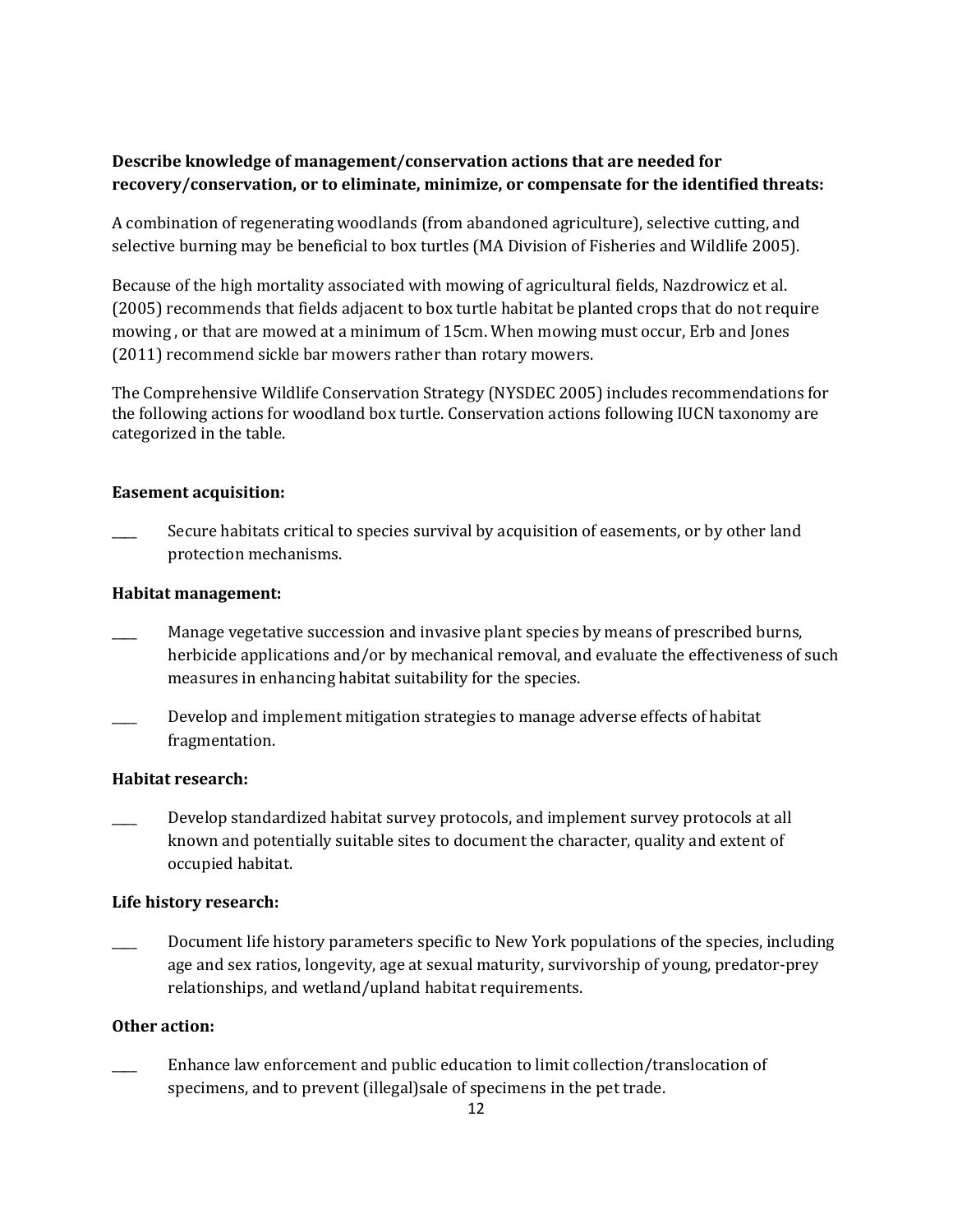#### **State land unit management plan:**

Incorporate box turtle conservation into state land management planning.

| <b>Conservation Actions</b>       |                                                |  |
|-----------------------------------|------------------------------------------------|--|
| <b>Action Category</b>            | <b>Action</b>                                  |  |
| Land/Water Protection             | Site/Area Protection                           |  |
| Land/Water Protection             | Resource/Habitat Protection                    |  |
| Land/Water Management             | Site/Area Management                           |  |
| Land/Water Management             | <b>Habitat and Natural Process Restoration</b> |  |
| Land/Water Management             | Invasive/Problematic Species Control           |  |
| Law/Policy                        | Legislation                                    |  |
| Law/Policy                        | Compliance & Enforcement                       |  |
| <b>External Capacity Building</b> | Alliance & Partnership Development             |  |

#### **VIII. References**

Erb, L. 2011. Eastern box turtle conservation plan for Massachusetts. Massachusetts Division of Fisheries and Wildlife. Westborough, MA. 227 pp.

Erb, L. and M.T. Jones. 2011. Can turtle mortality be reduced in managed fields? Northeastern Naturalist 18(4):489-496.

Flitz, B.A. and S.J. Mullin. 2006. Nest-Site Selection in the Eastern Box Turtle, *Terrapene carolina* carolina, in Illinois. Chelonian Conservation and Biology. 5:309-312.

Gibbs, J. P., A. R. Breisch, P. K. Ducey, G. Johnson, J. L. Behler, and R. C. Bothner. 2007. The amphibians and reptiles of New York state. Oxford University Press, New York. xv + 422 pp.

Hall, R.J., P.F.P. Henry, and C.M. Bunck. 1999. Fifty-year trends in a box turtle population in Maryland. Biological Conservation 88(2): 165-172.